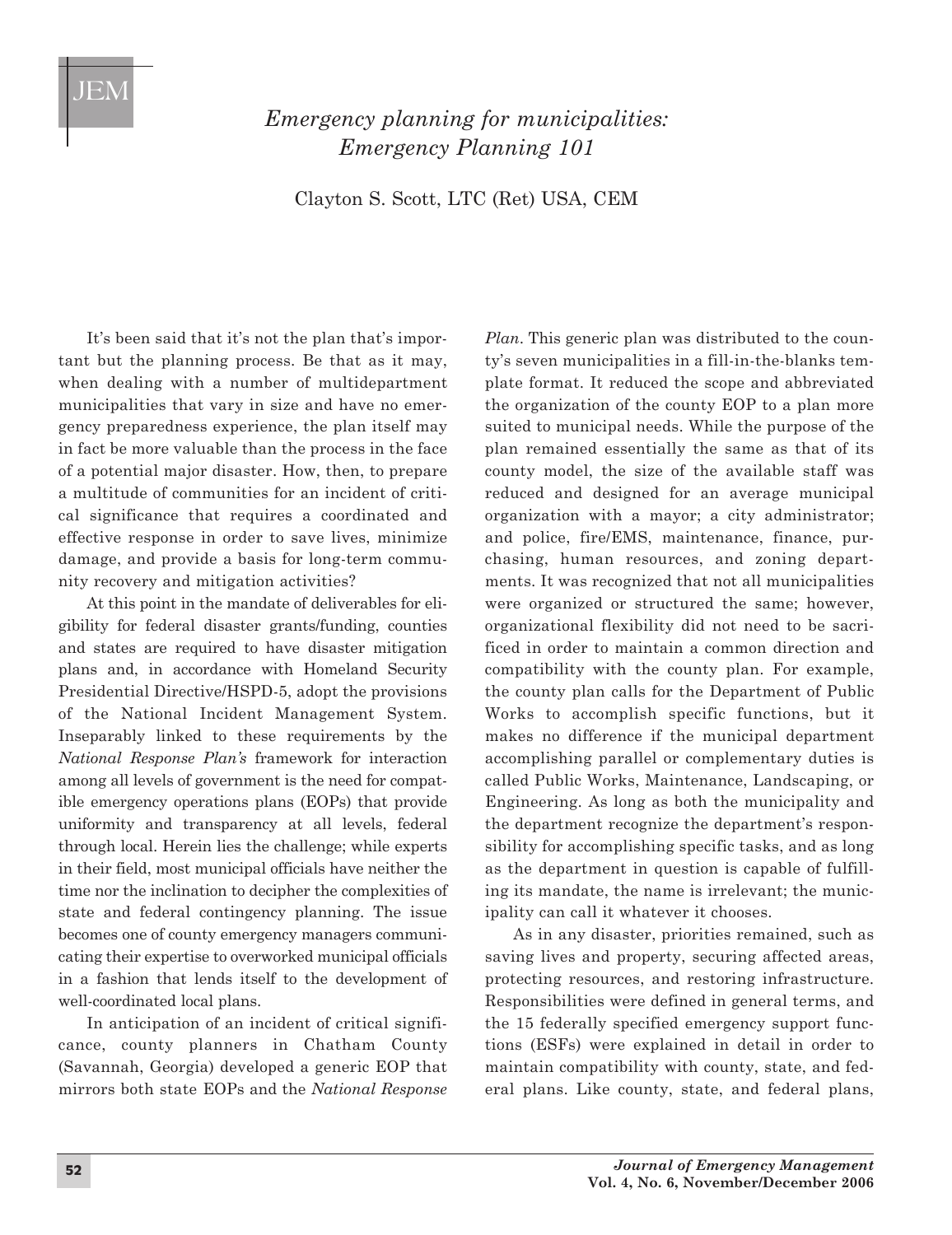one primary agency was made responsible for coordinating each ESF. However, the multitudes of ESF support agencies found at higher levels were reduced to those departments and agencies that could be expected to be available to a municipality. For example, the 16 county agencies supporting ESF #8, Public Health and Medical Services, were reduced to two at the municipal level (fire/EMS and locally available volunteer organizations). Finally, the ESFs were reduced in scope to those functions that apply at the municipal level.

Because it's essential that the municipal template complement the county plan, the template is fundamentally an extensively abbreviated version of the county plan. By considerably reducing the scope and detail of the county plan, the municipal template is surprisingly easy to develop.

At the county level, plans to respond to specific highrisk threats are promulgated as Incident Annexes to the EOP. Although for decades it's been spared, one of the many threats facing the Eastern seaboard is the strike of a major hurricane. The 2005 Florida hurricanes and the havoc resulting from Katrina and Rita have shown coastal communities how vulnerable they are and how devastating these storms can be. As a result of its specialized application to the East Coast, an EOP Incident Annex was developed to facilitate local hurricane planning. Like the basic EOP, this Annex complements county planning. It consists of brief Introduction, Purpose, Implementation, and Responsibility paragraphs, followed by a more detailed Concept of Operations section that addresses the following points, dedicating one or two paragraphs to each:

- $\blacksquare$  direction and control responsibilities;
- $\blacksquare$  application of the incident command system;
- $\blacksquare$  location of direction and control functions (command post);
- $\blacksquare$  emergency communications;
- $\blacksquare$  public information; and
- $\blacksquare$  emergency protective ordinances.

With the same sense of brevity, the Evacuation section focuses on:

- $\blacksquare$  authorities and responsibilities;
- $\blacksquare$  levels and types of evacuation (partial, full, voluntary, mandatory);
- $\blacksquare$  routes and destinations; and
- traffic control points.

The Critical Workforce Sheltering section provides criteria for the use of such shelters and identifies assignments for essential staff.

The Recovery and Reentry section discusses:

- $\blacksquare$  authority, responsibilities, and coordination;
- n post-storm regrouping;
- $\blacksquare$  post-storm reentry;
- damage/needs assessment; and
- debris management.

Appendix A contains response timelines that are compatible with the county plan, and Appendix B identifies priorities for road clearing.

Once the template was completed it was distributed as a CD to the municipalities, and the County Emergency Management Agency conducted a brief training orientation. The plan's template indicated "City of \_\_\_\_\_\_\_," so that the "replace" function could be used to insert the name of the targeted municipality throughout the plan. Review by a municipal official confirmed or denied the names of local departments, ensuring that the proper titles were used. Following distribution and review, municipal planning meetings were held to coordinate tasks and responsibilities. Some assignments were modified, but the meetings were generally used to coordinate responsibilities and to identify mutual support areas where departments could assist one another. After